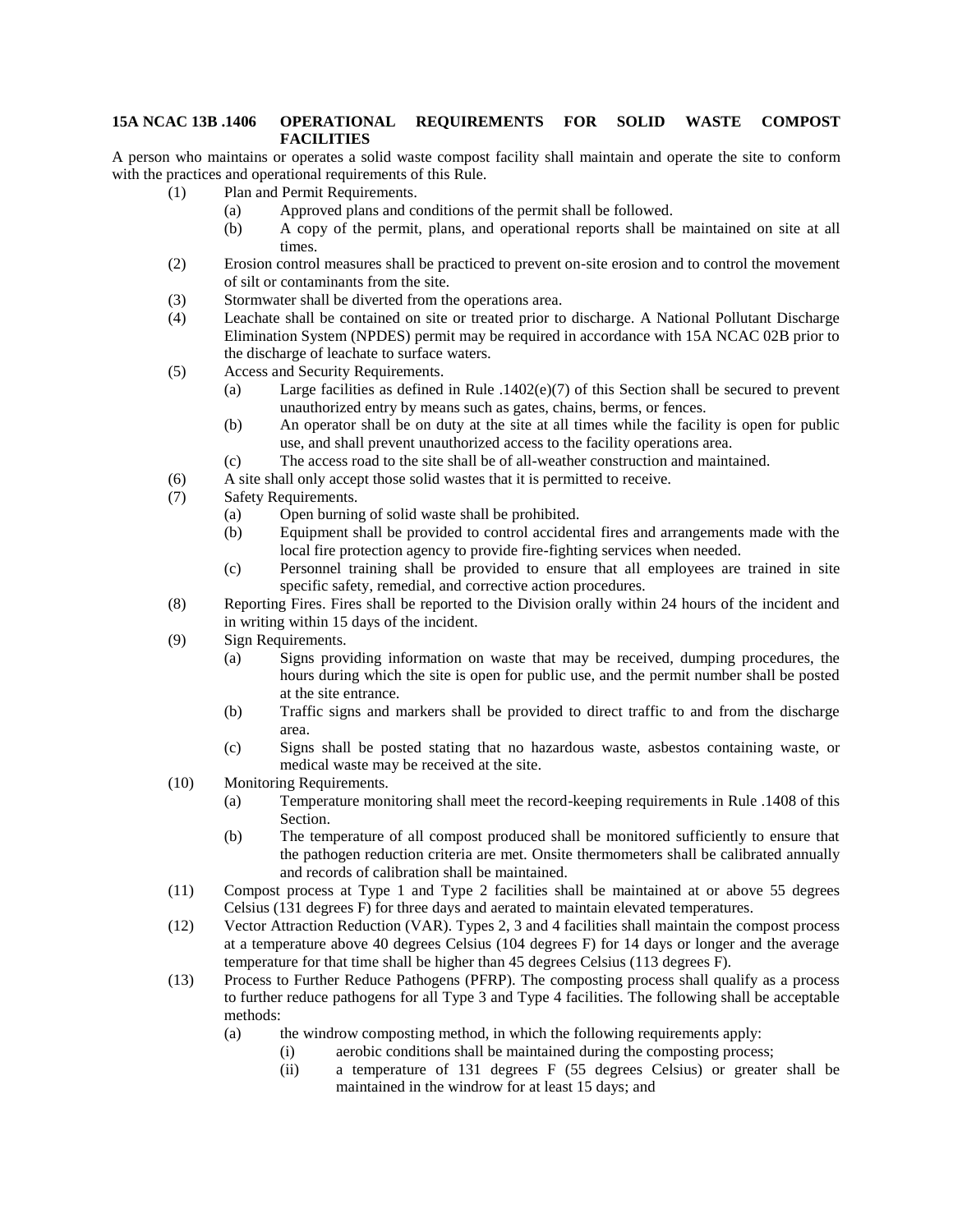- (iii) during the high temperature period, the windrow shall be turned at least five times.
- (b) the static aerated pile composting method, in which the following requirements apply:
	- (i) aerobic conditions shall be maintained during the composting process; and
	- (ii) the temperature of the compost pile shall be maintained at 131 degrees F (55 degrees Celsius) or greater for at least three days.
- (c) the within-vessel composting method, in which the temperature in the compost piles shall be maintained at a minimal temperature of 131 degrees F (55 degrees Celsius) for three days.
- (14) Putrescible feedstocks added to the compost process shall be incorporated using methods to minimize odor such as reducing mixing time or the addition of organic material.
- (15) The finished compost shall meet the classification, testing, and distribution requirements in Rule .1407 of this Section.
- (16) The amount of compost stored at the facility shall not exceed the designed storage capacity.
- (17) The site shall be operated to minimize odors at the property boundary by means such as windrow covers, maintaining design process indicator parameters, and maintaining carbon to nitrogen design ratios.
- (18) Odor Corrective Action.
	- (a) If the Odor Control Plan prepared in accordance with Rule .1405(10) of this Section has been followed and the Division determines during a site visit that offsite odors are not being minimized, the owner or operator shall submit to the Division an Odor Corrective Action Report. The report shall contain the following:
		- (i) a summary of the actions taken in the Odor Control Plan;
		- (ii) an identification of onsite odor sources, in order of severity;
		- (iii) an evaluation and identification of odorous feedstocks as they relate to odor complaints;
		- (iv) an evaluation of current operation process indicators including carbon to nitrogen (C:N) ratio, pH, moisture content, oxygen levels, temperature, porosity, and particle size;
		- (v) an evaluation of the compost recipe calculation with C:N ratio testing that is performed by an independent laboratory for each feedstock;
		- (vi) an identification of potential offsite odor receptors based on their proximity to the odor sources and on weather patterns;
		- (vii) a description of new odor reduction methods, if proposed, and an evaluation of their feasibility, in terms of effectiveness, cost, and equipment needs;
		- (ix) an evaluation of the elimination of specific odorous feedstocks; and
		- (x) recommendations for implementing new corrective action measures for odor minimization, including a schedule.
	- (b) The owner or operator shall implement the new corrective action measures for odor minimization recommended in the Odor Corrective Action Report if the Division determines that the new corrective measures will reduce odors outside of the property boundary and will comply with the requirements of this Section. The Division may require the elimination of specific odorous feedstocks if a facility fails to meet the odor minimization required by Item (17) of this Rule. The Division shall provide written notice to the owner or operator of the determination.
	- (c) The owner or operator shall develop and implement additional corrective action measures if necessary to meet the requirements of Item (17) of this Rule to minimize odors at the property boundary.
- (19) Compost Facility Training Requirements.
	- (a) Facilities permitted as Large Type 1, Large Type 2, all Type 3, and all Type 4 shall have an operator, supervisor, or manager trained in accordance with the requirements in G.S. 130A-309.25. No less than one trained operator, supervisor, or manager meeting the requirements of this Sub-item shall be onsite during the facility's operating hours or available at a phone number provided in the facility permit.
		- (i) Training in accordance with G.S. 130A-309.25(c) shall be required every five years.